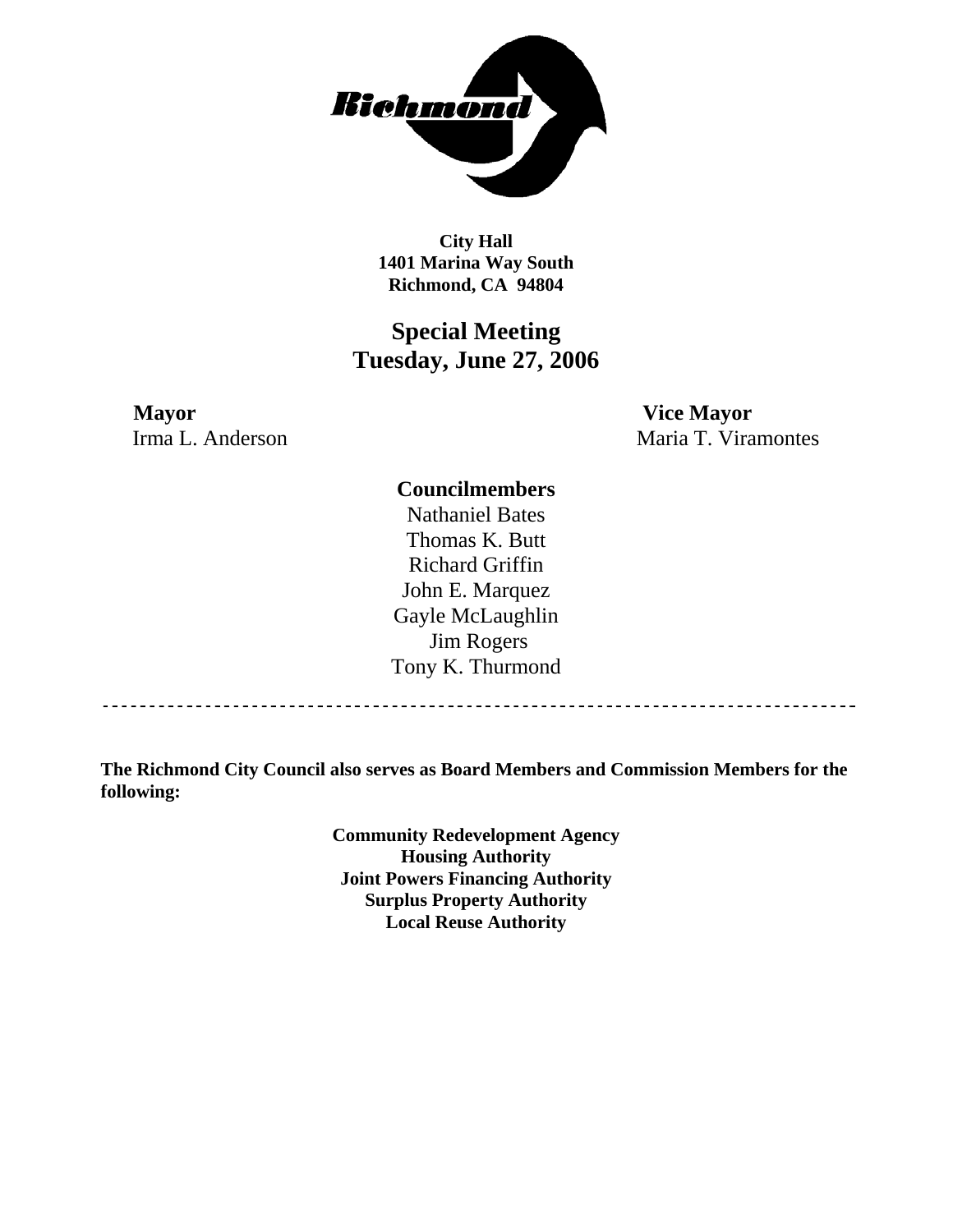# **MEETING PROCEDURES**

The City of Richmond encourages community participation at its City Council meetings and has established procedures that are intended to accommodate public input in a timely and time-sensitive way. As a courtesy to all members of the public who wish to participate in City Council meetings, please observe the following procedures:

**PUBLIC COMMENT ON AGENDA ITEMS:** Anyone who desires to address the City Council on items appearing on the agenda must complete and file a pink speaker's card with the City Clerk **prior** to the City Council's consideration of the item. Once the City Clerk has announced the item and discussion has commenced, no person shall be permitted to speak on the item other than those persons who have submitted their names to the City Clerk. Your name will be called when the item is announced for discussion. **Each speaker will be allowed TWO (2) MINUTES to address the City Council on NON-PUBLIC HEARING items listed on the agenda.** 

**OPEN FORUM FOR PUBLIC COMMENT:** Individuals who would like to address the City Council on matters not listed on the agenda or on **Presentations, Proclamations and Commendations, Report from the City Attorney, or Reports of Officers** may do so under Open Forum. All speakers must complete and file a pink speaker's card with the City Clerk **prior** to the commencement of Open Forum. **The amount of time allotted to individual speakers shall be determined based on the number of persons requesting to speak during this item. The time allocation for each speaker will be as follows: 15 or fewer speakers, a maximum of 2 minutes; 16 to 24 speakers, a maximum of 1 and one-half minutes; and 25 or more speakers, a maximum of 1 minute.** 

### **SPEAKERS ARE REQUESTED TO OCCUPY THE RESERVED SEATS IN THE FRONT ROW BEHIND THE SPEAKER'S PODIUM AS THEIR NAME IS ANNOUNCED BY THE CITY CLERK.**

**CONSENT CALENDAR:** Consent Calendar items are considered routine and will be enacted, approved or adopted by one motion unless a request for removal for discussion or explanation is received from the audience or the City Council. A member of the audience requesting to remove an item from the Consent Calendar must complete and file a speaker's card with the City Clerk **prior to the City Council's consideration of Item C, Agenda Review.** An item removed from the Consent Calendar may be placed anywhere on the agenda following the City Council's agenda review.

*The City Council's adopted Rules of Procedure recognize that debate on policy is healthy; debate on personalities is not. The Chairperson has the right and obligation to cut off discussion that is too personal, too loud, or too crude.* 

**\*\*\*\*\*\*\*\*\*\*\*\*\*\*\*\*\*\*\*\*\*\*\*\*\*\*\*\*\*\*\*\*\*\*\*\*\*\*\*\*\*\*\*\*\*\*\*\*\*\*\*\*\*\*\*\*\*\***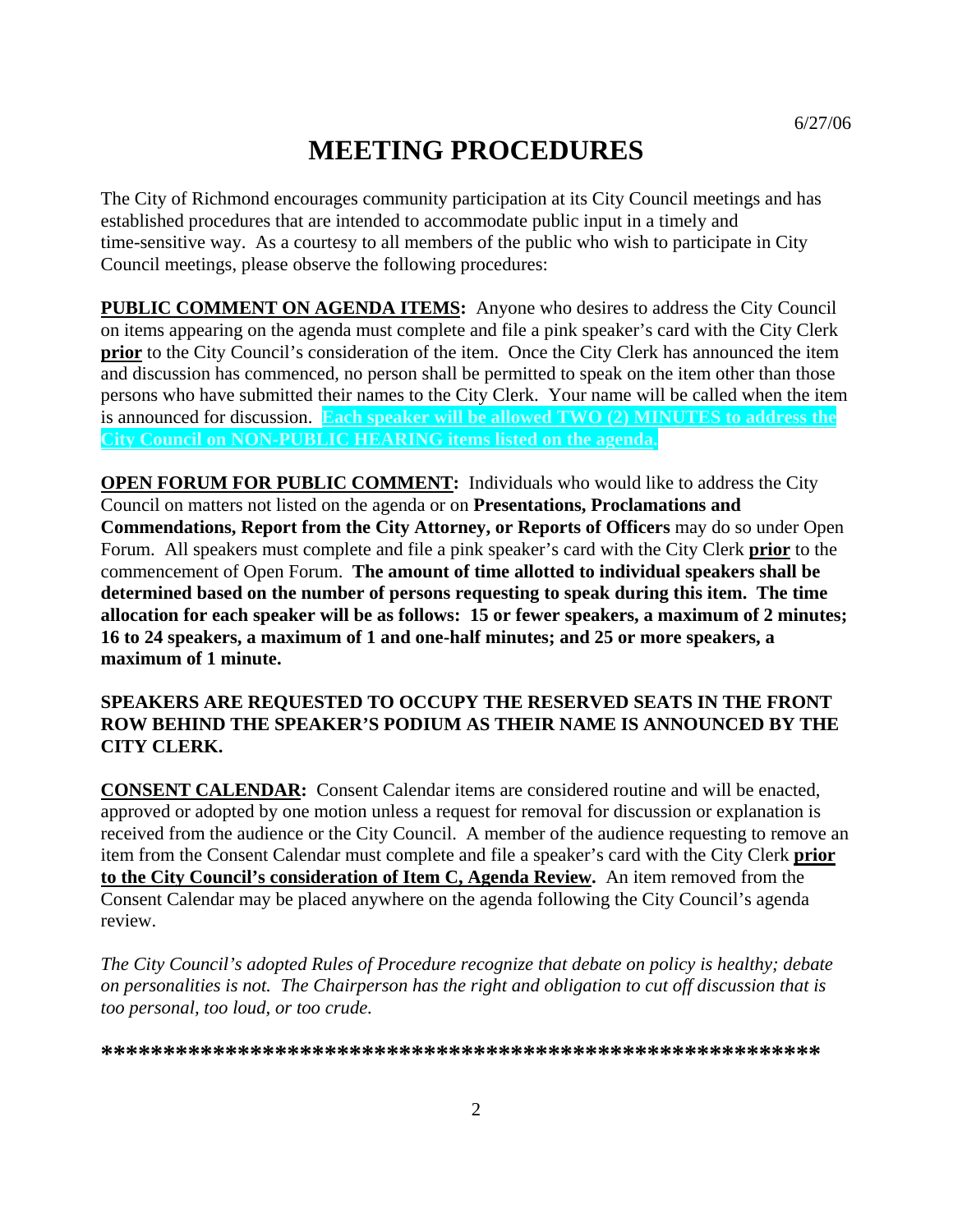6/27/06

# **MORNING OPEN SESSION 8:30 a.m.**

- **A. ROLL CALL**
- **B. PUBLIC COMMENT**

# **C. ADJOURN TO CLOSED SESSION**

# **CLOSED SESSIONS**

**Shimada Room of City Hall** 

# **CITY COUNCIL**

**CC-1. CONFERENCE WITH LABOR NEGOTIATORS (Government Code Section 54957.6):** 

**City Designated Representatives: Bill Lindsay, Leslie** 

**Knight, Rob Larson, Lisa Stephenson, and Jeffery Sloan (Renne, Sloan, Holtzman & Sakai, LLP)** 

**Employee Organization or Unrepresented Employee: IAFF Local 188 (Firefighters); SEIU Local 790; Local 21; Richmond Fire Management Association (RFMA)** 

**CC-2. PUBLIC EMPLOYEE PERFORMANCE EVALUATION (Government Code Section 54957.6)** 

 **Title: City Manager** 

# **EVENING OPEN SESSIONS**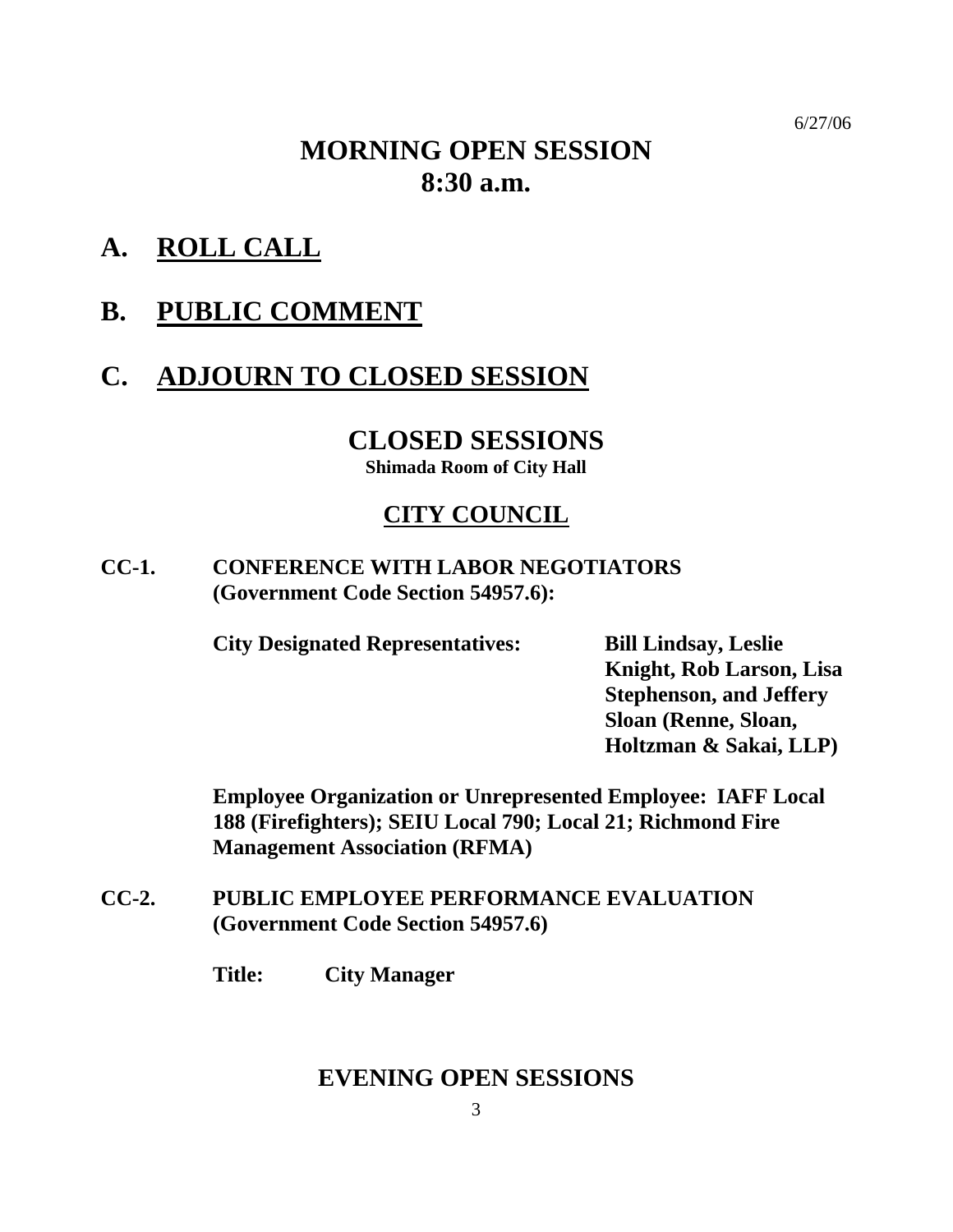#### 6/27/06

#### **COUNCIL CHAMBER**

# **CITY COUNCIL 4:00 p.m. – 6:00 p.m.**

#### **PLEDGE TO THE FLAG**

#### **A. ROLL CALL**

#### **B. STATEMENT OF CONFLICT OF INTEREST**

#### **C. RESOLUTION**

- **C-1. RESOLUTION** adopting the Fiscal Year 2006-2007 Annual Operating Budget pursuant to Section 1 (b) of Article IV of the Richmond City Charter – Finance Department (James Goins 620-6740).
- **C-2. RESOLUTION** adopting the 2006/2007 Appropriation Limit pursuant to Title XIIIB, as amended, of the Constitution of the State of California - Finance Department (James Goins 620-6740).

### **D. ADJOURNMENT**

#### **(30-minute Break)**  \*\*\*\*\*\*\*\*\*\*\*\*\*\*\*\*\*\*\*\*\*\*\*\*\*\*\*\*\*\*\*\*\*\*\*\*\*\*\*\*\*\*\*\*\*\*\*\*\*\*\*\*\*\*\*\*\*\*\*\*\*\*\*\*\*\*\*\*\*\*\*\*\*\*\*\*\*\*\*\*

# **RICHMOND COMMUNITY REDEVELOPMENT AGENCY 6:30 p.m.**

**A. ROLL CALL**

#### **B. STATEMENT OF CONFLICT OF INTEREST**

#### **C. RESOLUTION**

- **C-1. ADOPT A RESOLUTION** approving and adopting the 2006-2007 Fiscal Year Budget for the Richmond Community Redevelopment Agency – Community Redevelopment Agency (Steve Duran 307-8140).
- **C-2. ADOPT A RESOLUTION** authorizing the Executive Director to execute a Program Management Agreement with Community Housing Development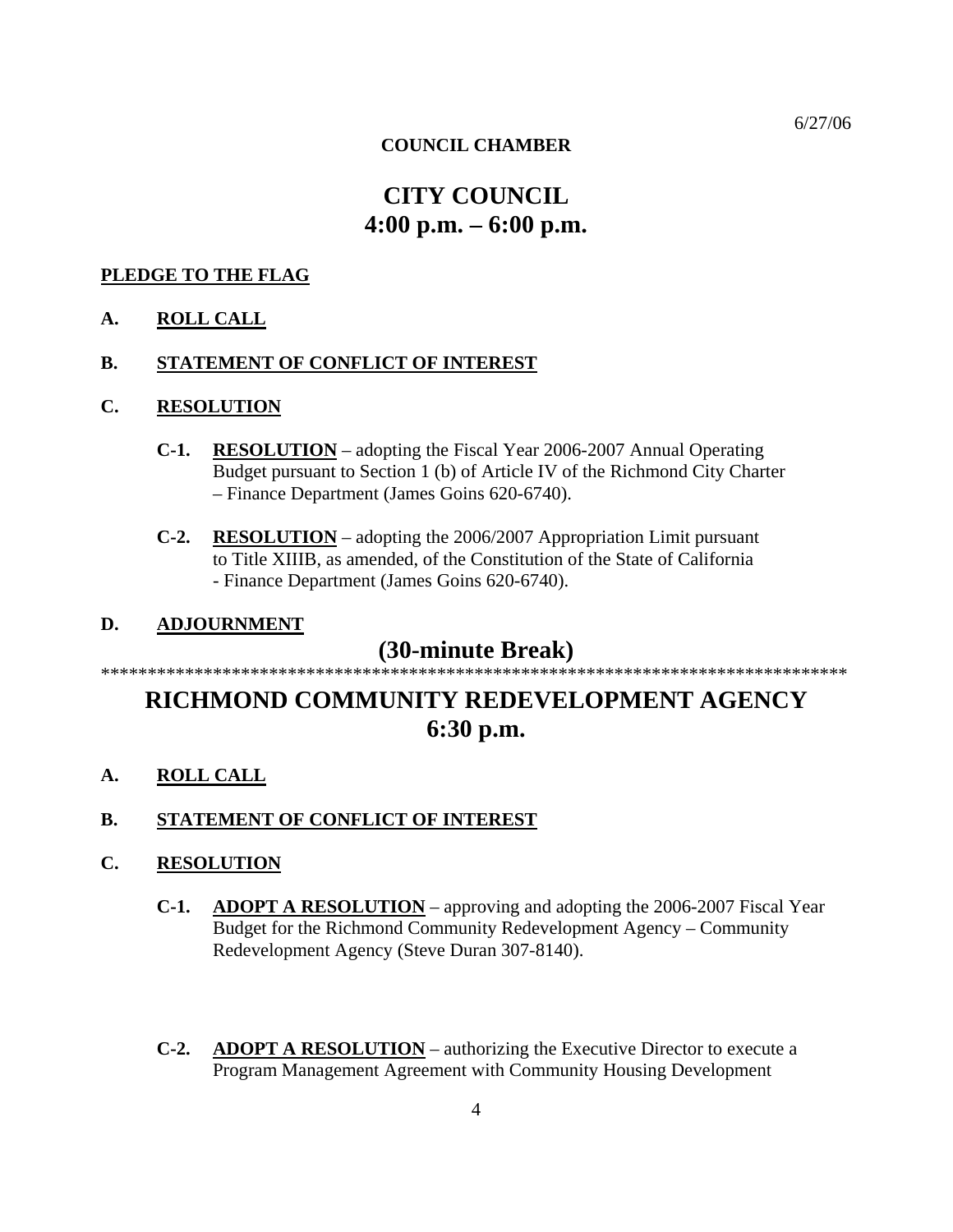Corporation of North Richmond (CHDC) and Eden housing (collectively the "developer" ) for the clean-up and site preparation for the Miraflores Housing Development Project – Community Redevelopment Agency (Steve Duran 307- 8140).

### **D. ADJOURNMENT**

\*\*\*\*\*\*\*\*\*\*\*\*\*\*\*\*\*\*\*\*\*\*\*\*\*\*\*\*\*\*\*\*\*\*\*\*\*\*\*\*\*\*\*\*\*\*\*\*\*\*\*\*\*\*\*\*\*\*\*\*\*\*\*\*\*\*\*\*\*\*\*\*\*\*\*\*\*\*\*\*

# **RICHMOND HOUSING AUTHORITY 6:50 p.m.**

### **A. ROLL CALL**

### **B. STATEMENT OF CONFLICT OF INTEREST**

### **C. CONSENT CALENDAR**

- **C-1. ADOPT A RESOLUTION** approving the Housing Authority's Fiscal Year 2006- 2007 Annual Budget –Tim Jones (621-1310).
- **C-2. ADOPT A RESOLUTION** authorizing the Housing Authority Executive Director to execute the amended Affordable Housing Agency Joint Powers Agreement – Tim Jones (621-1310).

### **D. PUBLIC HEARING**

**D-1.** Conduct a public hearing and consider approving the One-Year and Five-Year Agency Plan as required by the U.S. Department of Housing and Urban Development –Tim Jones (621-1310).

### **E. ADJOURNMENT**

**\*\*\*\*\*\*\*\*\*\*\*\*\*\*\*\*\*\*\*\*\*\*\*\*\*\*\*\*\*\*\*\*\*\*\*\*\*\*\*\*\*\*\*\*\*\*\*\*\*\*\*\*\*\*\*\*\*\*\*\*\*\*\*\*\*\*\*\***

**\*** 

# **CITY COUNCIL 7:00 p.m.**

### **A. ROLL CALL**

## **B. STATEMENT OF CONFLICT OF INTEREST**

**C. AGENDA REVIEW**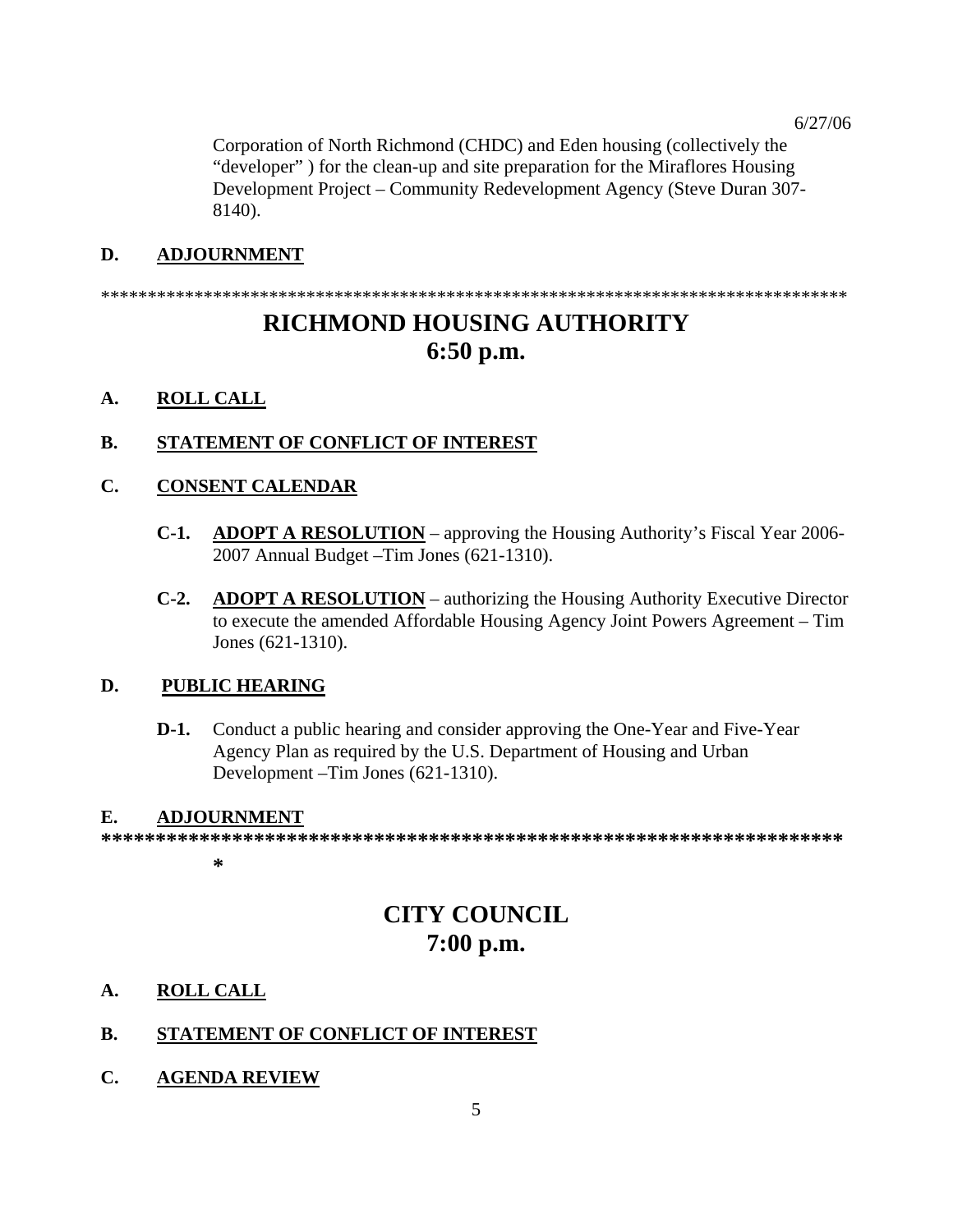## **D. REPORT FROM THE CITY ATTORNEY OF FINAL DECISIONS MADE AND NON-CONFIDENTIAL DISCUSSIONS HELD DURING EXECUTIVE SESSION**

### **E. PRESENTATIONS, PROCLAMATIONS, AND COMMENDATIONS**

**E-1.** Presentation of scholarships by the Friends of the Richmond Public Library; Ivy West Educational Services, Inc; and the Richmond Public Library to Maryam Muhammad, a graduate of Middle College High School, and Joseph Genser, a graduate of El Cerrito High School – Library and Recreation Services (Monique le Conge 620-6555).

## **F. CONSENT CALENDAR**

- **F-1. APPROVE** a contract for \$57,000 with Contra Costa County that will fund the City's participation in pedestrian safety enhancing activities – City Manager's Office (Bill Lindsay 620-6512).
- **F-2. ADOPT A RESOLUTION** approving the Final Map and Improvement Plans of Subdivision 8882, Spinnakergate at Marina Bay, and direct the recording thereof – Engineering (Rich Davidson 307-8105).
- **F**-**3. ADOPT A RESOLUTION** approving the Final Map of Subdivision 9061, an eight-unit condominium complex located in the Iron Triangle area of Richmond, and direct the recording thereof – Engineering (Rich Davidson 307-8105).
- **F-4. ADOPT A RESOLUTION** approving budget adjustments for the Library, accepting California Public Library Fund (PLF) funds in the amount of \$40,453, and electronic subsidy funds in the amount of \$550, from the California State Library, for Fiscal Year 2005-2006 – Library and Community Services (Monique le Conge 620-6555).
- **F-5. ADOPT A RESOLUTION** approving budget adjustments for the Library, accepting the California State Library Local History Digital Resources Programs Grant in the amount of \$6,000, and authorizing the Director of Library and Community Services to sign all required documents related to this action – Library and Community Services (Monique le Conge 620-6555).
- **F-6. ADOPT A RESOLUTION OF INTENTION NO. 896** calling for a Public Hearing on July 18, 2006, to consider the levy of an assessment for the Hilltop Landscape Maintenance District – Public Works (Sharon West 231-3004).